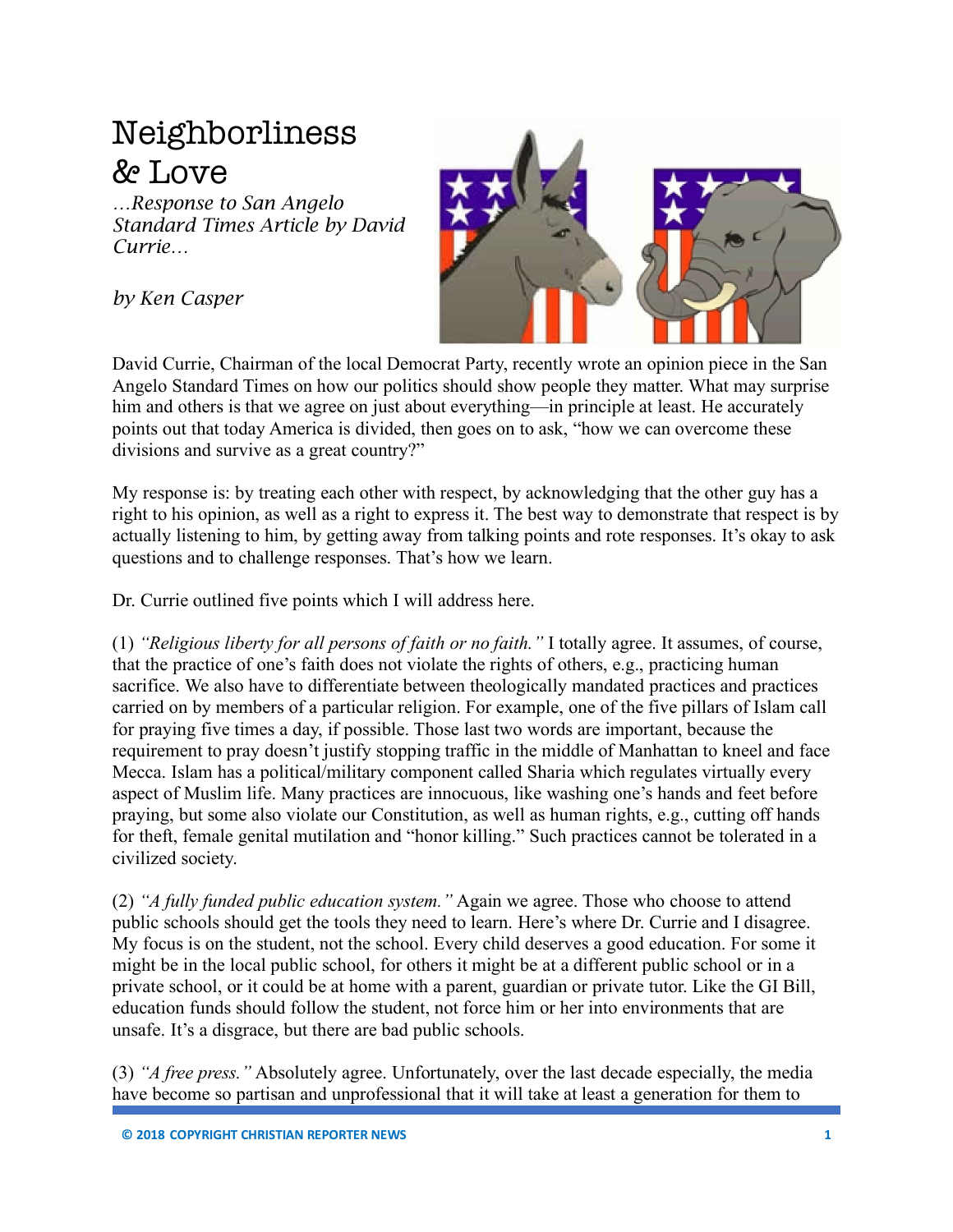regain the public's trust and respect. Journalism standards must be reestablished. Integrity and impartiality have to be taught in journalism courses and demanded by publishers as well as the public. I believe the current generation of reporters and writers has to pass away for that to happen.

(4) *"Fair taxation, including fair property taxes and a progressive tax policy in which those with the greatest resources pay the most."* Fair taxation? Agree. In fact I favor the Fair Tax plan, which does away with the federal income tax and the IRS. But let's not forget a flat percentage tax is by nature progressive in the sense that 10% of a million dollars is twenty times more than 10% of fifty thousand dollars. On the other hand, the progression of tax percentages doesn't so much raise revenue as punish success. Logic tells us punishing success is not a good thing. It will result in less success—or a black market of successes.

(5) *"Health care as a human right for every person."* Here is the one area where Dr. Currie and I disagree, not because I reject his desire to help people, especially those who are hurting. I want everyone to receive the health care they need. And yes, I'm willing to contribute to their getting it. But they have no right to demand I pay for it. Despite what our last president said, we are a Christian nation. We love our neighbors. We make sure everyone has the necessary access to emergency rooms and at least the minimum care necessary to sustain life, not as a means of state control, as it is in socialist and communist countries, but because of our Judeo-Christian values.

Let's also be clear about the meanings of words. A right is something that doesn't cost anyone else anything. So my exercising my First Amendment right of free speech doesn't cost anyone a penny. My second amendment right to bear arms costs no one anything. The right to protest, to practice a religion, etc. imposes no expense on anyone else. Let us not forget rights come from God and apply to everyone. Our Constitution doesn't grant us our rights. It only recognizes them. This is in contrast with entitlements which are granted by the state and can be taken away by the state. Cases in point: welfare and subsidized housing. Health care fits into this category, as well.

The danger of calling health care a "right" is this: Should a healthcare provider be forced to take care of someone on demand? What about medication? Should pharmaceutical companies be forced to provide drugs without compensation? If you believe the government has the right to force people to serve other people without their consent or compensation, you are justifying slavery.

The terrible irony is that on the other end of the life/health spectrum, there is a growing movement to deny life-prolonging treatment to those who are deemed "unproductive." Expensive medication and surgical procedures are being denied to senior citizens because, according to an actuarial table somewhere, they aren't expected to live long enough to justify the investment of time and resources, or because the patient's mental capacity isn't high enough. That's wrong and immoral.

Dr. Currie went on to say: *"I support the political party I believe is most committed to freedom of religion and freedom of the press."* I wonder if he isn't confusing freedom of religion with freedom from religion? John Adams said: "Our Constitution was made only for a moral and religious people. It is wholly inadequate to the government of any other." Yet the Democrats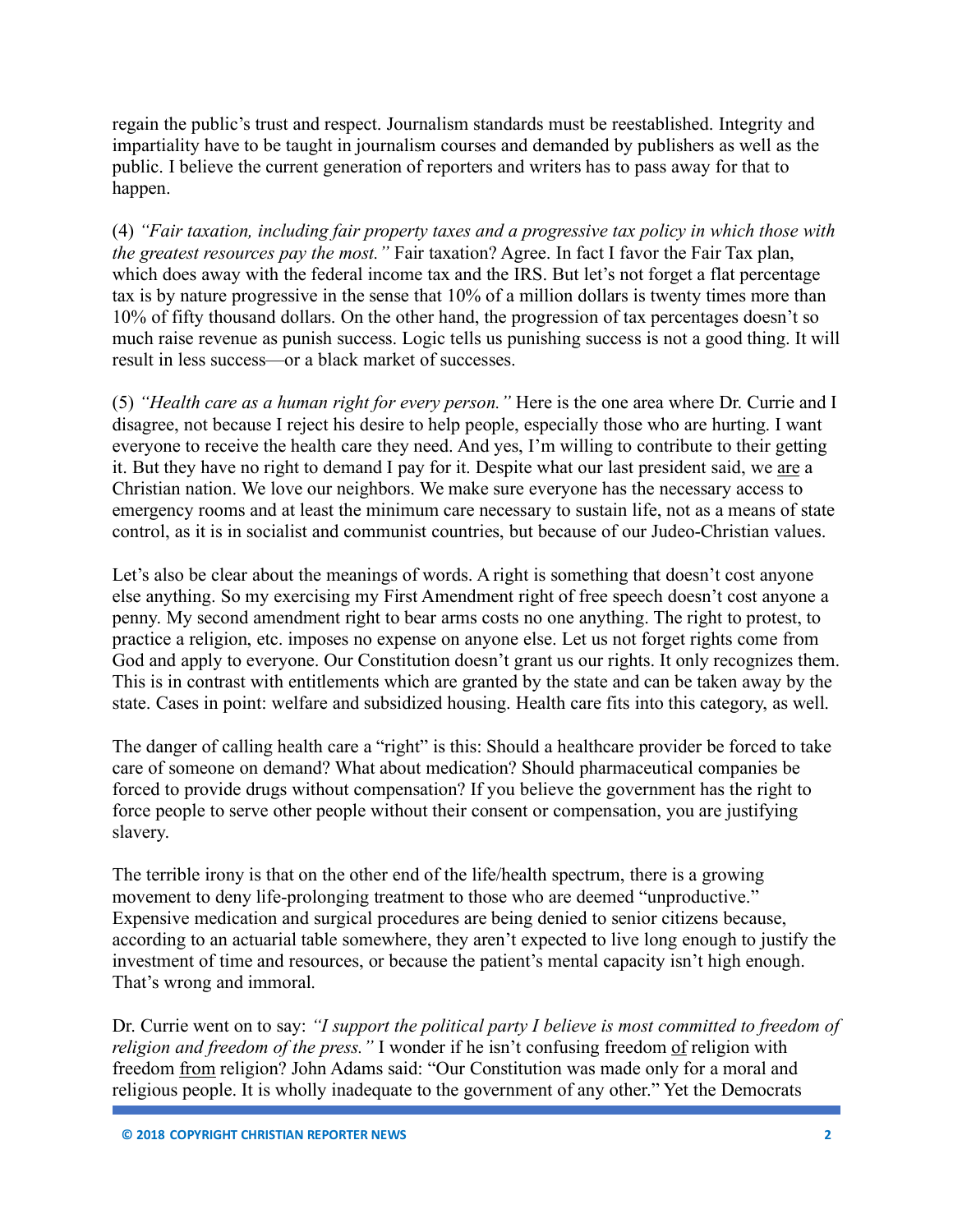rejected a statement in their party platform that would have acknowledged the existence of God. Instead they worship at the altar of Political Correctness. They didn't stick up for one of their own, Juan Williams, when he was fired from NPR in 2010 because he admitted on the O'Reilly Factor that dark bearded men wearing Arab dress in airports made him nervous. They're not for a free press when they stand for the so-called "Fairness Doctrine," which mandates what broadcast stations must present. When the government dictates what is permitted based on its perception of what is balanced, you don't have freedom.

*"The party most supportive of public education and opposed to vouchers that will destroy our public schools and rural communities, benefiting only the privileged few."* The children of South Chicago, definitely not among the privilege few, would benefit tremendously from the opportunity to change schools. I must add that I'm very disappointed in Dr. Currie's hauling out the old canard that Republican-sponsored changes to public policy help the rich at the expense of the poor. How do the rich benefit from vouchers? They don't need them. Their taxes don't go down because of them. This is one of those hollow, broadside accusations that lacks proof or merit. It serves only to perpetuate class warfare—divide and conquer—while earning the loyalty of teachers' unions. The voucher system worked very well in Washington DC until the National Education Association convinced President Obama (D) to cancel the 3-year-old program. Politics took priority over the welfare of children. It should be noted that the quality of American education has declined steadily and proportionately with the rise of teachers unions and the Department of Education.

*"The party that strives to fund education at the state level and reduce our crazy property taxes."* Whenever you raise an issue to a higher political echelon, you lose more control of it. If you don't like the way the local school board members are handling issues, do something about them. Kicking the problem upstairs only makes matters worse. Your taxes will not go down because you shifted control to Austin. They will inevitably go up, because that's the nature of state bureaucracies.

*"The party that understands that \$15 an hour or \$31,000 a year is not a living wage."* It's not supposed to be. Minimum wage is for unskilled, entry level jobs or jobs that provide additional opportunities to earn more income, like waiters and waitresses who earn tips. Raising the minimum wage sounds good, but it is an economic disaster, as Seattle has demonstrated. \$15 an hour is a job killer. Restaurants and other businesses have laid off workers and closed their doors, and the price of goods and services goes up. That impacts the poorest among us most.Not all jobs are created equal, nor should compensation be. Give employers and employees the freedom to decide what a job is worth.

*"The party that believes that people deserve health care just as much as they deserve a chance at an education."* As I stated above, health care is not a right, it's an entitlement. Everyone has a chance to buy health insurance. Let the free market reign.

The essential difference between Dr. Currie and me is that he believes the government is the solution to our social and economic problems, while I agree with Ronald Reagan that "The government is not the solution. It's the problem." There isn't a single thing the government does well, and the larger it gets the more inefficient and corrupt it becomes. Part of the solution of this